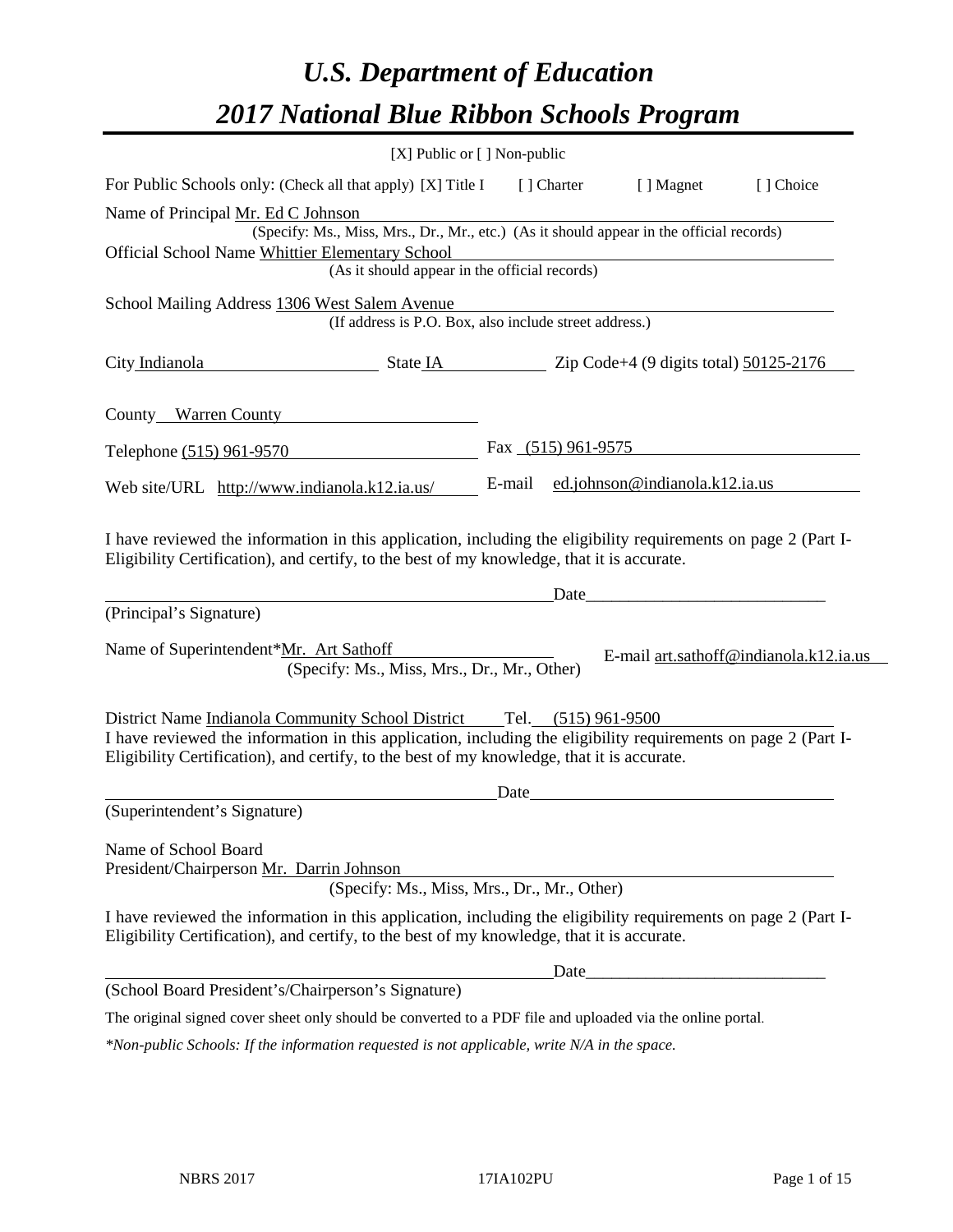The signatures on the first page of this application (cover page) certify that each of the statements below, concerning the school's eligibility and compliance with U.S. Department of Education and National Blue Ribbon Schools requirements, are true and correct.

- 1. The school configuration includes one or more of grades K-12. (Schools on the same campus with one principal, even a K-12 school, must apply as an entire school.)
- 2. All nominated public schools must meet the state's performance targets in reading (or English language arts) and mathematics and other academic indicators (i.e., attendance rate and graduation rate), for the all students group and all subgroups, including having participation rates of at least 95 percent using the most recent accountability results available for nomination.
- 3. To meet final eligibility, all nominated public schools must be certified by states prior to September 2017 in order to meet all eligibility requirements. Any status appeals must be resolved at least two weeks before the awards ceremony for the school to receive the award.
- 4. If the school includes grades 7 or higher, the school must have foreign language as a part of its curriculum.
- 5. The school has been in existence for five full years, that is, from at least September 2011 and each tested grade must have been part of the school for the past three years.
- 6. The nominated school has not received the National Blue Ribbon Schools award in the past five years: 2012, 2013, 2014, 2015, or 2016.
- 7. The nominated school has no history of testing irregularities, nor have charges of irregularities been brought against the school at the time of nomination. The U.S. Department of Education reserves the right to disqualify a school's application and/or rescind a school's award if irregularities are later discovered and proven by the state.
- 8. The nominated school has not been identified by the state as "persistently dangerous" within the last two years.
- 9. The nominated school or district is not refusing Office of Civil Rights (OCR) access to information necessary to investigate a civil rights complaint or to conduct a district-wide compliance review.
- 10. The OCR has not issued a violation letter of findings to the school district concluding that the nominated school or the district as a whole has violated one or more of the civil rights statutes. A violation letter of findings will not be considered outstanding if OCR has accepted a corrective action plan from the district to remedy the violation.
- 11. The U.S. Department of Justice does not have a pending suit alleging that the nominated school or the school district as a whole has violated one or more of the civil rights statutes or the Constitution's equal protection clause.
- 12. There are no findings of violations of the Individuals with Disabilities Education Act in a U.S. Department of Education monitoring report that apply to the school or school district in question; or if there are such findings, the state or district has corrected, or agreed to correct, the findings.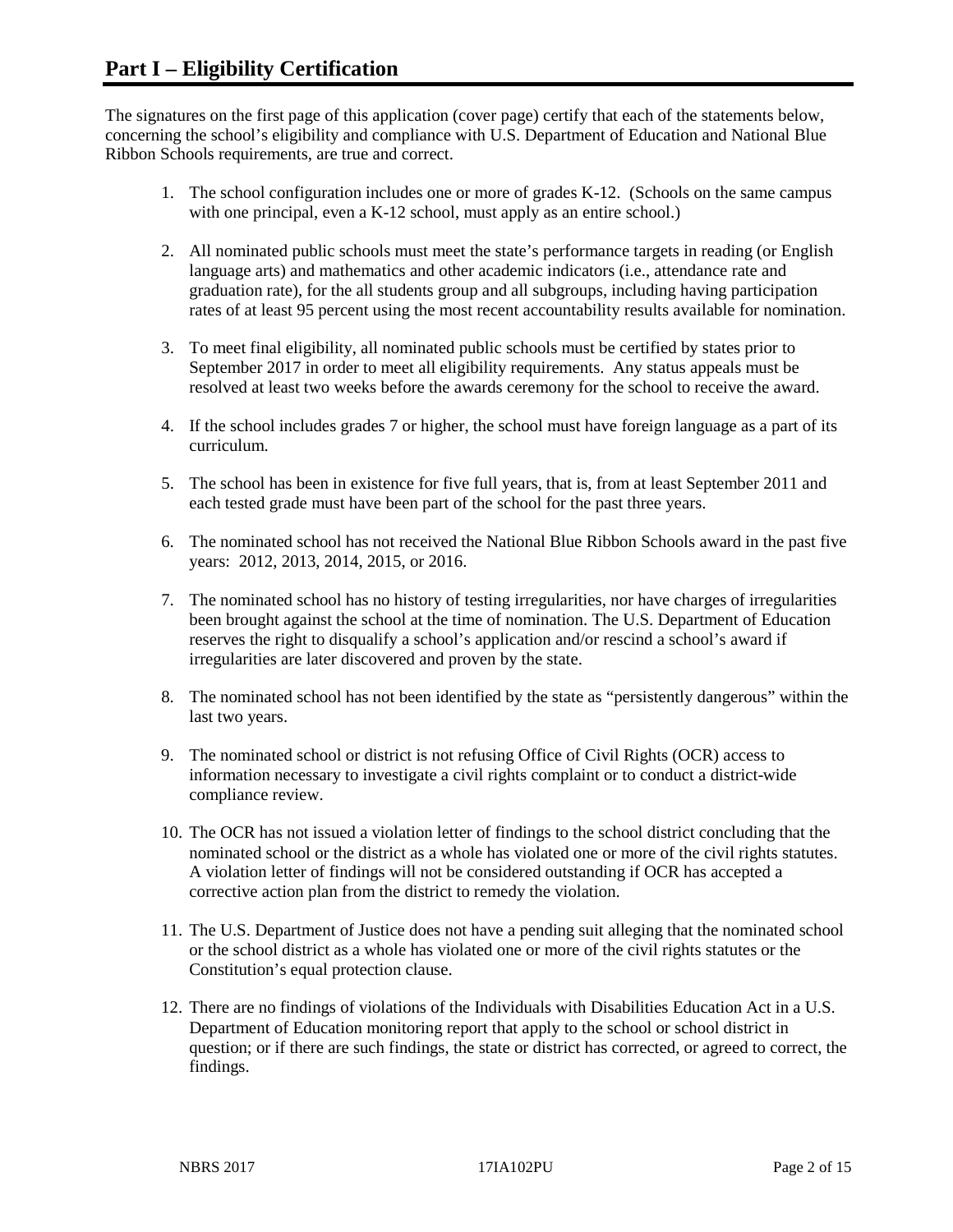# **PART II - DEMOGRAPHIC DATA**

#### **Data should be provided for the most recent school year (2016-2017) unless otherwise stated.**

#### **DISTRICT**

1. Number of schools in the district  $\frac{4}{4}$  Elementary schools (includes K-8) (per district designation): 1 Middle/Junior high schools 1 High schools 0 K-12 schools

#### 6 TOTAL

**SCHOOL** (To be completed by all schools)

- 2. Category that best describes the area where the school is located:
	- [] Urban or large central city [ ] Suburban with characteristics typical of an urban area [X] Suburban [ ] Small city or town in a rural area [ ] Rural
- 3. Number of students as of October 1, 2016 enrolled at each grade level or its equivalent in applying school:

| Grade                           | # of         | # of Females | <b>Grade Total</b> |
|---------------------------------|--------------|--------------|--------------------|
|                                 | <b>Males</b> |              |                    |
| <b>PreK</b>                     | 75           | 71           | 146                |
| K                               | 18           | 24           | 42                 |
| $\mathbf{1}$                    | 26           | 25           | 51                 |
| $\overline{2}$                  | 27           | 21           | 48                 |
| 3                               | 27           | 24           | 51                 |
| 4                               | 23           | 32           | 55                 |
| 5                               | 24           | 29           | 53                 |
| 6                               | 0            | 0            | $\theta$           |
| 7                               | 0            | $\theta$     | 0                  |
| 8                               | 0            | $\theta$     | 0                  |
| 9                               | 0            | 0            | 0                  |
| 10                              | $\theta$     | 0            | 0                  |
| 11                              | 0            | 0            | $\Omega$           |
| 12 or higher                    | 0            | 0            | $\theta$           |
| <b>Total</b><br><b>Students</b> | 220          | 226          | 446                |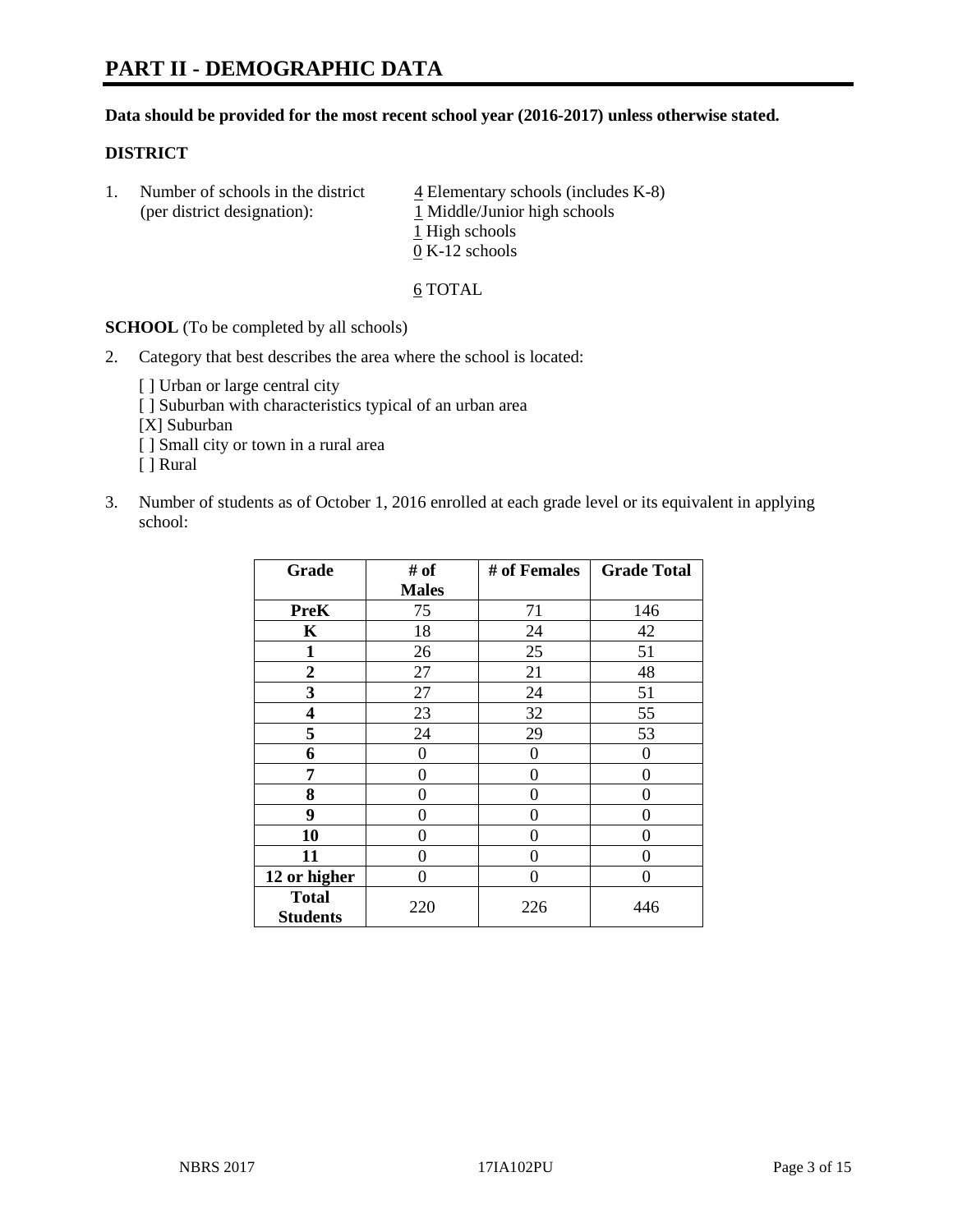4. Racial/ethnic composition of  $\qquad \qquad \underline{0}$  % American Indian or Alaska Native the school: 1 % Asian

 % Black or African American % Hispanic or Latino % Native Hawaiian or Other Pacific Islander 95 % White % Two or more races **100 % Total**

(Only these seven standard categories should be used to report the racial/ethnic composition of your school. The Final Guidance on Maintaining, Collecting, and Reporting Racial and Ethnic Data to the U.S. Department of Education published in the October 19, 2007 *Federal Register* provides definitions for each of the seven categories.)

5. Student turnover, or mobility rate, during the 2015 – 2016 school year: 11%

This rate should be calculated using the grid below. The answer to (6) is the mobility rate.

| <b>Steps For Determining Mobility Rate</b>         | Answer |  |
|----------------------------------------------------|--------|--|
| (1) Number of students who transferred to          |        |  |
| the school after October 1, 2015 until the         | 36     |  |
| end of the 2015-2016 school year                   |        |  |
| (2) Number of students who transferred             |        |  |
| <i>from</i> the school after October 1, 2015 until | 8      |  |
| the end of the 2015-2016 school year               |        |  |
| (3) Total of all transferred students [sum of      | 44     |  |
| rows $(1)$ and $(2)$ ]                             |        |  |
| (4) Total number of students in the school as      | 416    |  |
| of October 1, 2015                                 |        |  |
| (5) Total transferred students in row (3)          | 0.106  |  |
| divided by total students in row (4)               |        |  |
| $(6)$ Amount in row $(5)$ multiplied by 100        |        |  |

6. English Language Learners (ELL) in the school:  $1\%$ 

2 Total number ELL

Specify each non-English language represented in the school (separate languages by commas): Ukrainian, Russian

- 7. Students eligible for free/reduced-priced meals: 35 % Total number students who qualify: 159
- 8. Students receiving special education services: 3 %

14 Total number of students served

Indicate below the number of students with disabilities according to conditions designated in the Individuals with Disabilities Education Act. Do not add additional conditions. It is possible that students may be classified in more than one condition.

| 2 Autism                              | $\underline{0}$ Orthopedic Impairment         |
|---------------------------------------|-----------------------------------------------|
| 0 Deafness                            | 0 Other Health Impaired                       |
| 0 Deaf-Blindness                      | 12 Specific Learning Disability               |
| 0 Emotional Disturbance               | $\underline{0}$ Speech or Language Impairment |
| 0 Hearing Impairment                  | 0 Traumatic Brain Injury                      |
| 0 Mental Retardation                  | 0 Visual Impairment Including Blindness       |
| $\underline{0}$ Multiple Disabilities | <b>0</b> Developmentally Delayed              |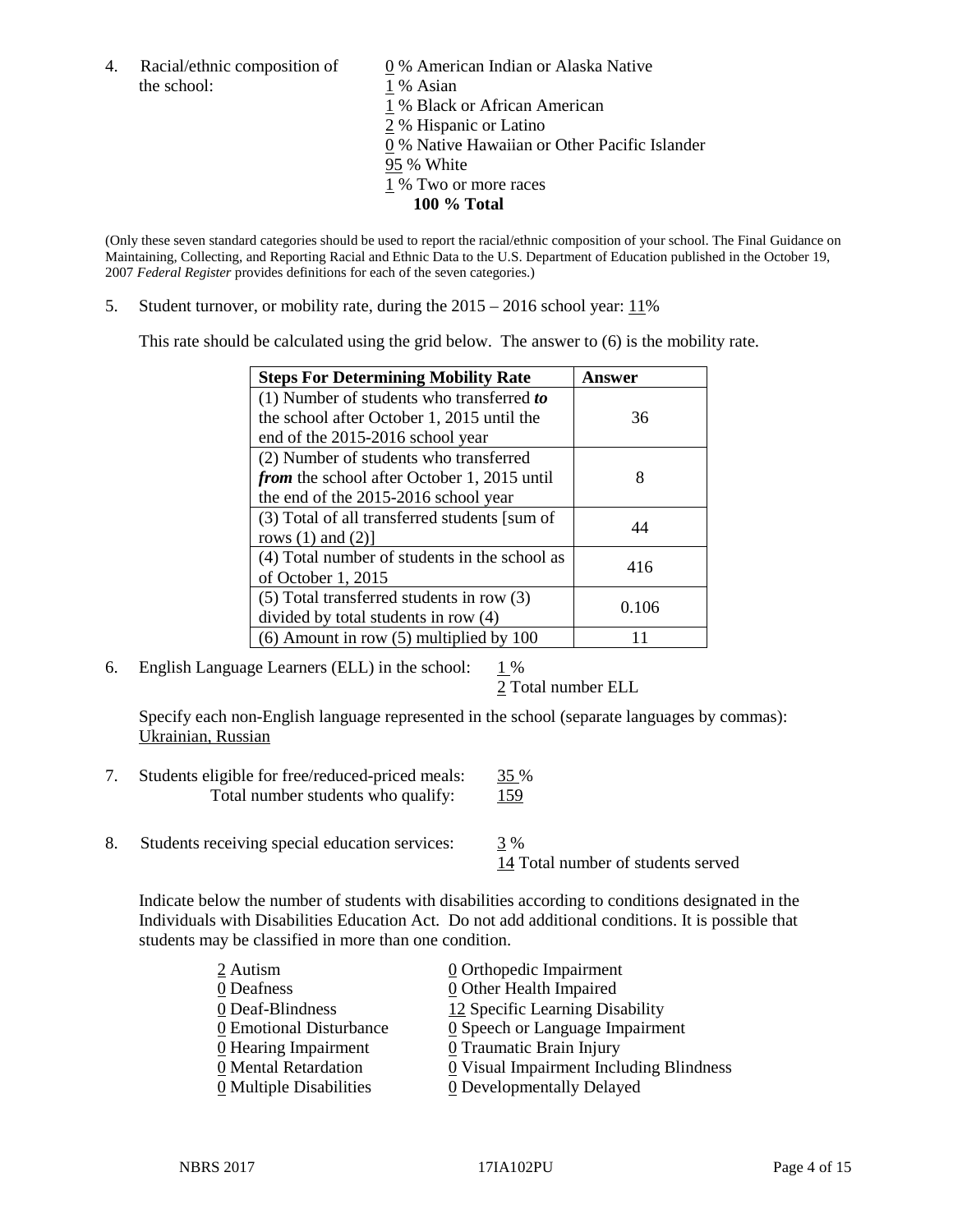- 9. Number of years the principal has been in her/his position at this school:  $12$
- 10. Use Full-Time Equivalents (FTEs), rounded to nearest whole numeral, to indicate the number of school staff in each of the categories below:

|                                        | <b>Number of Staff</b> |
|----------------------------------------|------------------------|
| Administrators                         |                        |
| Classroom teachers including those     |                        |
| teaching high school specialty         | 16                     |
| subjects                               |                        |
| Resource teachers/specialists/coaches  |                        |
| e.g., reading, math, science, special  | 9                      |
| education, enrichment, technology,     |                        |
| art, music, physical education, etc.   |                        |
| Paraprofessionals under the            |                        |
| supervision of a licensed professional | 8                      |
| supporting single, group, or classroom |                        |
| students.                              |                        |
| Student support personnel              |                        |
| e.g., guidance counselors, behavior    |                        |
| interventionists, mental/physical      |                        |
| health service providers,              |                        |
| psychologists, family engagement       |                        |
| liaisons, career/college attainment    |                        |
| coaches, etc.                          |                        |

- 11. Average student-classroom teacher ratio, that is, the number of students in the school divided by the FTE of classroom teachers, e.g.,  $22:1$  18:1
- 12. Show daily student attendance rates. Only high schools need to supply yearly graduation rates.

| <b>Required Information</b> | 2015-2016 | 2014-2015 | 2013-2014 | 2012-2013 |     |
|-----------------------------|-----------|-----------|-----------|-----------|-----|
| Daily student attendance    | 96%       | 96%       | 97%       | 96%       | 96% |
| High school graduation rate | 0%        | 0%        | 0%        | 9%        | 0%  |

### 13. **For high schools only, that is, schools ending in grade 12 or higher.**

Show percentages to indicate the post-secondary status of students who graduated in Spring 2016.

| <b>Post-Secondary Status</b>                  |    |
|-----------------------------------------------|----|
| Graduating class size                         |    |
| Enrolled in a 4-year college or university    | 0% |
| Enrolled in a community college               | 0% |
| Enrolled in career/technical training program | 0% |
| Found employment                              | 0% |
| Joined the military or other public service   | 0% |
| )ther                                         |    |

14. Indicate whether your school has previously received a National Blue Ribbon Schools award.  $Yes$  No  $X$ 

If yes, select the year in which your school received the award.

15. In a couple of sentences, provide the school's mission or vision statement.

Indianola Community School District is committed to excellence and achieving a lifetime of success.

16. **For public schools only**, if the school is a magnet, charter, or choice school, explain how students are chosen to attend.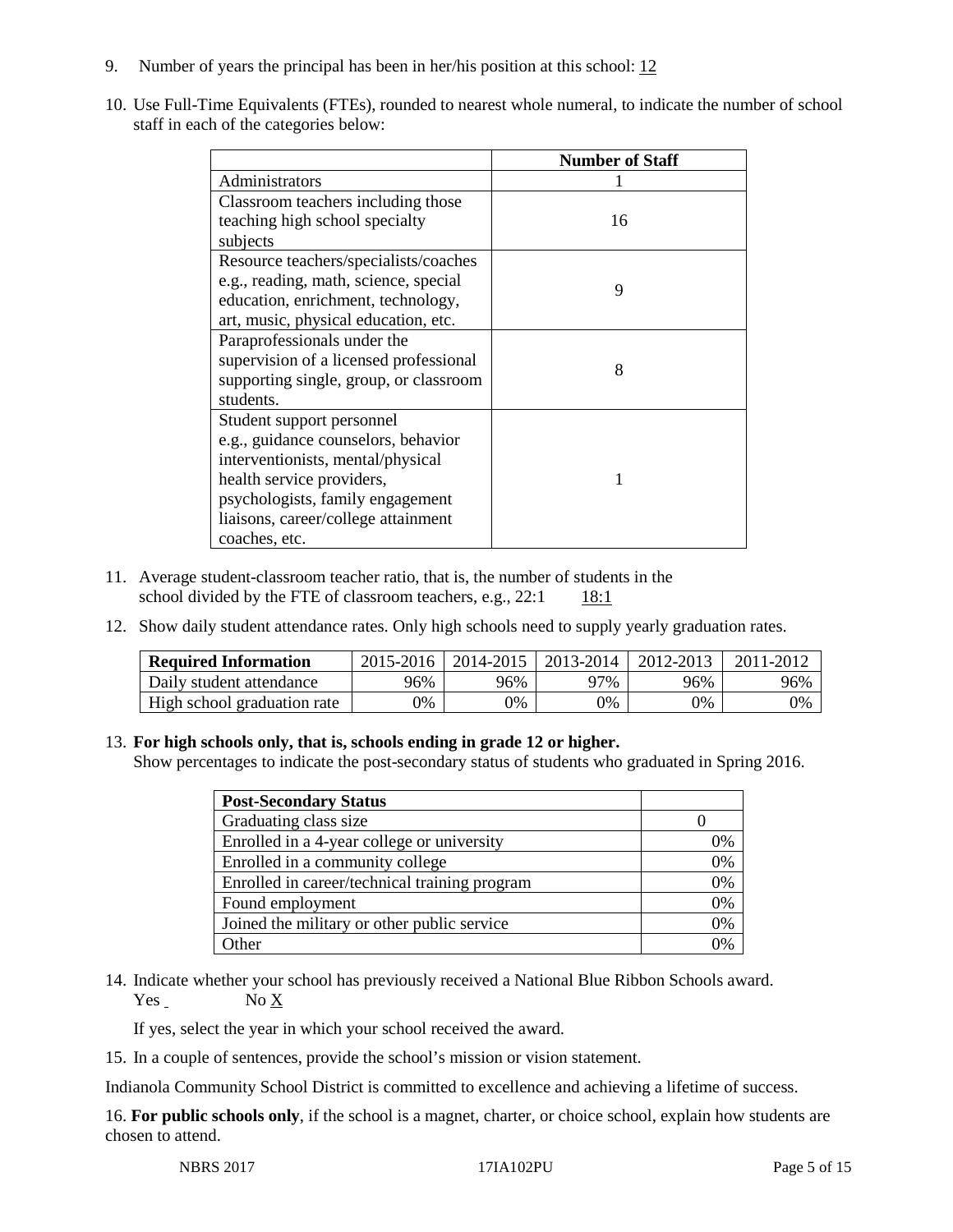# **PART III – SUMMARY**

Whittier Elementary School is one of four elementary centers in Indianola, Iowa, a place that embodies the district vision of "Proud Traditions...Unlimited Possibilities." The community of Indianola hosts the Hot Air Balloon Classic, Warren County Fair, Warren County Historical Society, and Simpson College. While tradition runs deep, continuous improvement and meeting the needs of our students in a rapidly changing world are our goals. The community of 15,000 residents is extremely supportive of the work taking place at Whittier, the other three elementary schools, and the middle school and high school. High-achieving students, a dedicated and talented professional staff, and outstanding facilities are hallmarks our our district. Whittier Elementary capitalizes on the support and encouragement of the community while seeking continuous improvement for learner benefit.

Whittier Elementary was built in the 1960s, with the newest remodel being in the 2013-14 school year. At this time, facilities were updated in order to accommodate the 21st century child, including an expansion of the library and the inclusion of a computer lab. Whittier Elementary is unique to our district due to the fact that we host a preschool and Head Start program, serving over 140 preschool children. The elementary enrolls approximately 300 K - fifth grade students each school year. The building consists of two sections of each grade level, averaging 23 students per classroom. In the 2015-2016 school year, 43% of students qualified for free and reduced lunch. Another unique characteristic of Whittier is the longevity of the staff. Educators have been teaching at Whittier an average of over 13 years. The traditions that these teachers uphold, combined with fresh ideas from newer hires, have resulted in a quality teaching and learning environment. Whittier Elementary's mission statement is, "Learning and Success for all." In order to fulfill this commitment, Whittier's faculty believes that student needs are a top priority, and those needs begin with a safe and supportive learning environment. A solid foundation of teacher leadership, combined with a culture of compassion and dedication, has resulted in a growth-minded learning environment for teachers and students alike. Whittier administration, teacher leaders, and teachers work extremely hard to improve professional practice while meeting and exceeding the high expectations of our community, school district, state, and nation.

Our hard work and dedication has been noted. In the 2015-2016 school year, Whittier Elementary was classified as "High Performing," which identifies the top 12% of elementary schools in Iowa. Additionally, in the 2015-2016 school year, second through fifth grade students scored 88.2% proficiency in math and 89.4% proficiency in reading on the Iowa Assessments. These results were driven in part by individual and class goal setting, with a focus on individual growth. Although our previous accomplishments are notable, we are striving for better, more prestigious results. We will continue to set goals that result in the highest levels of learning for all students.

There have been many key components that have resulted in Whittier's academic achievements. First, Professional Learning Communities (PLCs) were adopted by our school in 2012 and continue to be a driving focus. Over the past four years our district has dismissed school two hours early each Wednesday to allow teachers time to collaborate share, and learn from one another. The three big ideas that drive the work of our PLCs include: a focus on learning, a collaborative culture and collective responsibility, and a results orientation. In addition to our weekly PLC time, our school embraces quality, ongoing professional development time that allows staff the opportunity for continued growth and learning. During the 2015-2016 school year, staff members researched, collaborated, implemented, and reflected about the Gradual Release of Responsibility (GRR) framework, along with utilizing Substantive Conversations throughout our study of Authentic Intellectual Work (AIW). A third key component to our academic achievements has been the inclusion of the TLC grant and the implementation of teacher leaders at Whittier Elementary. Within our building, we have an instructional coach, a part-time teacher partner, an AIW coach, a new teacher coordinator, and two Collaboration and Innovation teacher leaders. These teacher leaders have enhanced our professional learning, improved communication at our school, and helped to incorporate and model research-based instructional practices at Whittier Elementary.

There are many key strategies that have encouraged Whittier students to develop to their full potential. Academically, Whittier Elementary is dedicated to making data-based decisions. Teachers use formative and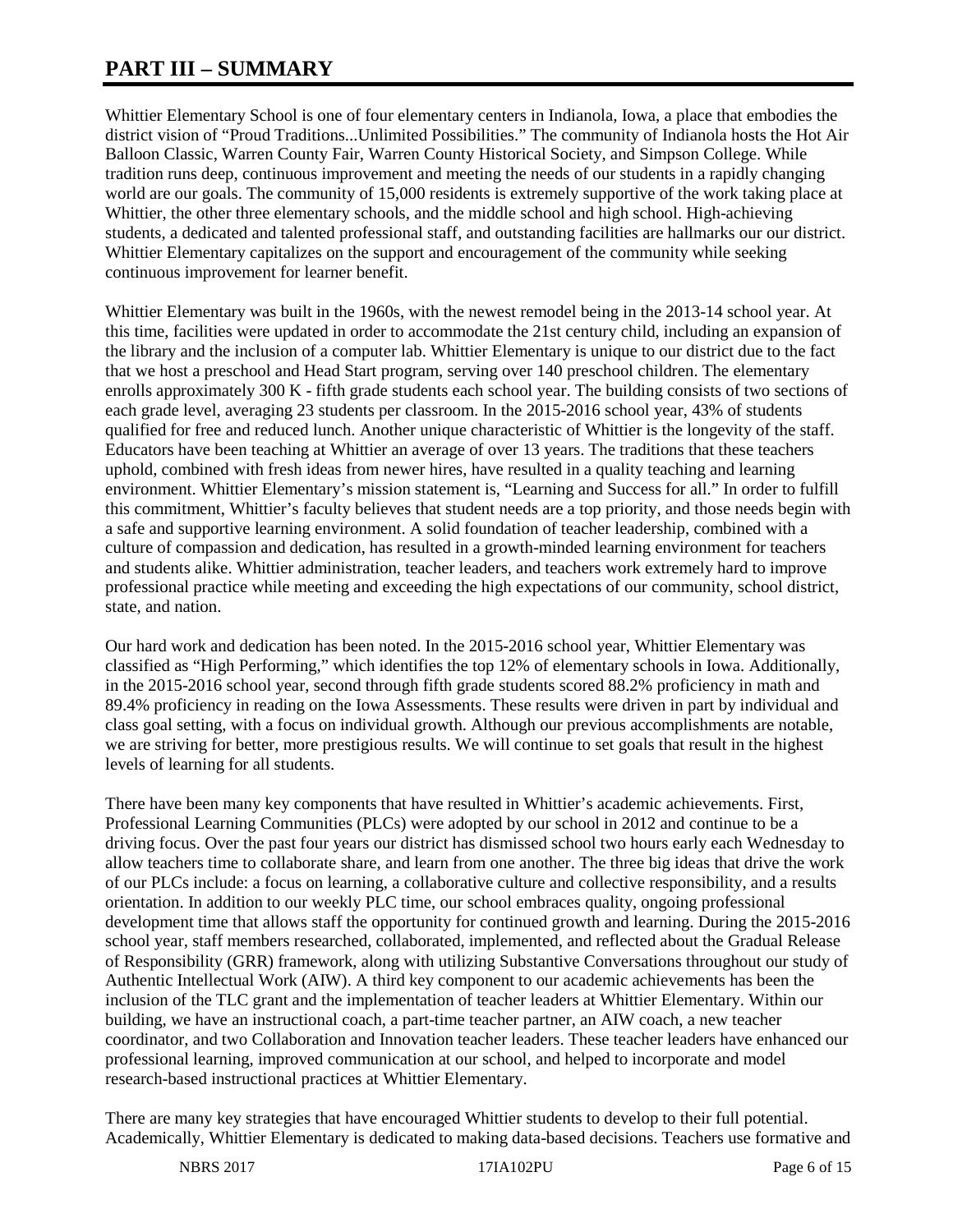summative assessments to make instructional decisions in the best interest of their students. Emotionally, students are immersed in a climate of positivity, enthusiasm, and high levels of expectation and support from all teachers and administrators. Physically, teachers understand the importance of movement, engagement, and the stimulation of students' brains with activity throughout the school day. Socially, students are actively involved in their learning and given opportunities to share their opinions, knowledge, and backgrounds. Although Whittier's student population is not overly diverse, teachers and students recognize and celebrate the differences and uniqueness of each Whittier student.

Perhaps the greatest asset that sets Whittier Elementary apart from other schools is the positive culture and climate amongst its students and staff. At Whittier Elementary, we understand that communication and relationships are the keys to success. We understand that building partnerships with families and the community is a complex process; however, we believe that this relationship greatly benefits parents, teachers, and students alike. The collaboration between parents, teachers, school employees, and community members is evident in many aspects of our school.

Whittier Elementary has been nominated as a National Blue Ribbon School for the 2015-2016 school year, and this is indeed worth celebrating. This award has also ignited a fire in teachers, students, and the community alike, and it will continue to create a spark of excitement, motivation, and engagement. We will continue to celebrate our proud traditions while striving to achieve our unlimited possibilities.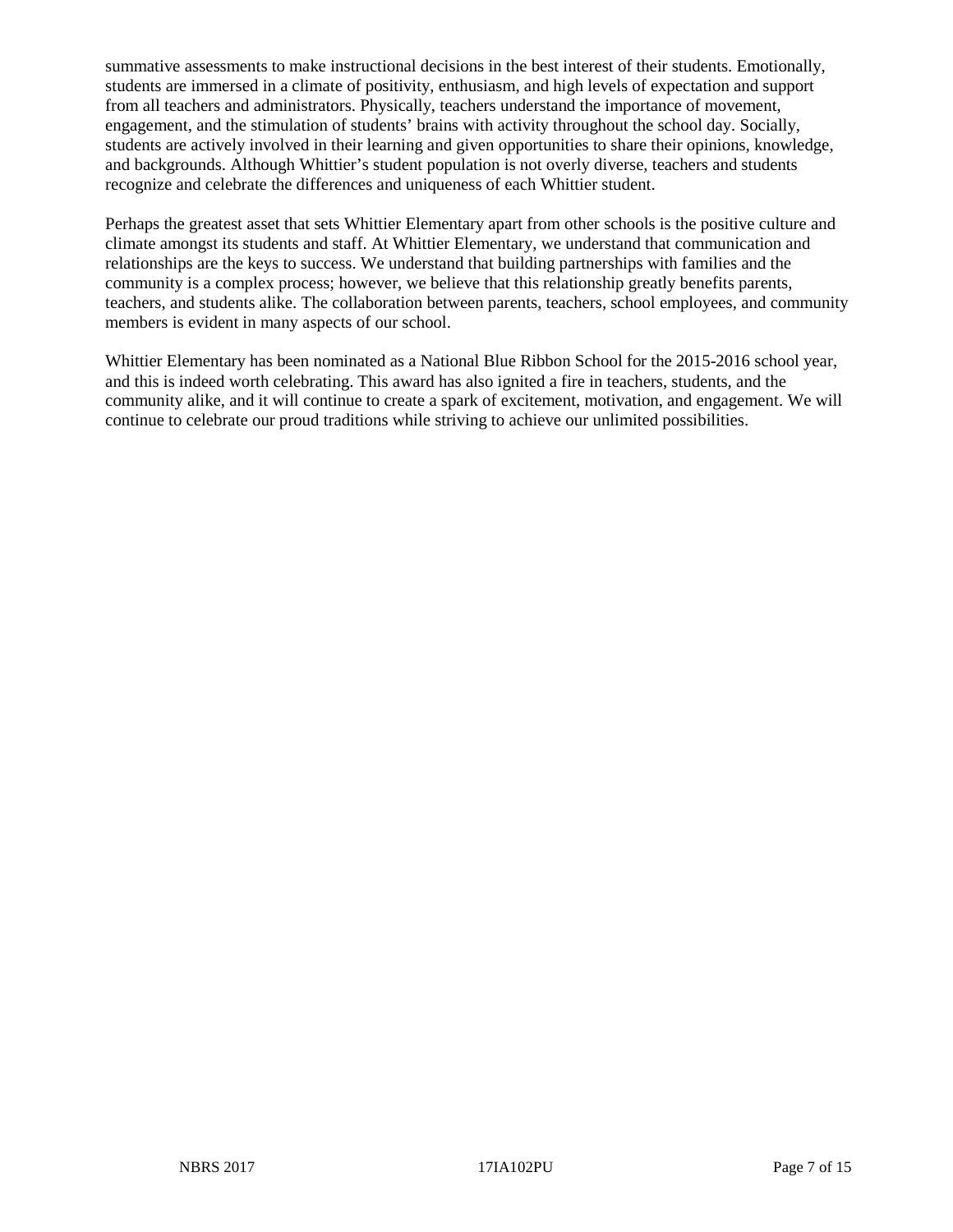# **1. Core Curriculum:**

Whittier Elementary's core curriculum is built on the foundation of the Iowa Core and utilizes a handful of additional resources and supplemental materials to make sure students are engaged, challenged, supported, and monitored to ensure adequate progress and growth are consistently being made. Teachers, administration, and teacher leaders collaborate together to ensure that our curriculum, including math, reading, science, and social studies, is implemented with fidelity. Professional development time was dedicated to aligning standards, creating rigorous lesson plans, and differentiating instruction in order to achieve common formative and summative assessment goals. Formative and summative assessments have been collaborated upon and implemented by staff. In addition, we want to make sure that our students are equipped with the necessary foundational skills, life skills, and social skills so they can eventually be productive, happy, successful members of our society. Our school district's mission is, "Indianola CSD is committed to excellence and a lifetime of success," and we work to ensure this is a reality for our students.

Reading and language arts are incorporated throughout our entire school day. Currently, kindergarten and first grade instructors are utilizing ReadWell for teaching reading. In grades 2-5 the resource, Journeys, is utilized. Within Journeys, students are supplied with opportunities to learn and engage with literature, informational texts, and the foundational skills of reading. This instruction is given during universal tier, small group, or intervention groups, based upon the needs of readers, which includes a daily intervention time for all readers. Students in grades 2-5 are guaranteed to receive 120 minutes daily of reading instruction. In 2016, Indianola adopted a diagnostic reading intervention program, 95% Group, for kindergarten and first grades and will extend to grades two through six in the following year. Other Journeys components include writing, grammar, spelling, and phonics instruction. These language arts skills may be taught in isolation but are also applied throughout all curriculum areas. Whittier Elementary recognizes the importance of applying the area of reading and language arts beyond the classroom and into the community in which we live.

All Whittier classrooms, preschool through fifth grade, utilize Everyday Math, a spiraling curriculum, that addresses skills taught continually throughout the school year. Additionally, extensive time has been dedicated to developing the students automaticity of math facts, through various programs, including Kim Sutton's math fact program. At the beginning of the school year, teachers are asked to develop a grade-level math plan, in which detailed plans are made to ensure students are proficient in math fluency and math concepts. Teachers understand that each grade level has differing needs and goals based upon current students and data. Students are also being asked to think conceptually when dealing with math through engaging in daily Number Talks discussions and lessons. Whole group, small group, and math intervention groups are created based upon the needs of students. Common formative and summative assessments have been created and aid teachers and students alike in the process of goal setting, implementing curriculum, and completing their standards-based grading.

Whittier Elementary uses the Next Generation Science Standards as a framework of criteria and standards all students need to meet. In order to help achieve proficiency at those standards, the curriculum Teach TCI was implemented in grades K-5. This program provides 100% alignment to the standards, resources, tools, and lessons to make science effective and engaging. Science also opens the door for students to have different problem solving opportunities, substantive conversations, real world applications, and time to collaborate. TCI has a quality technology component that has allowed students to also apply 21st century skills and additional presentation methods. S.T.E.M (Science, Technology, Engineering, and Math) activities and experiments are also integrated into our curriculum multiple times throughout the year. Science instruction is frequently integrated throughout the core reading, small group reading, and reading center time.

Social Studies is an important curriculum area, which allows students learn about the world, its people, and the history of our country. Whittier Elementary also uses the TCI program to meet the Iowa Common Core Standards for Social Studies. This interactive approach engages students of all grade levels, K-5. The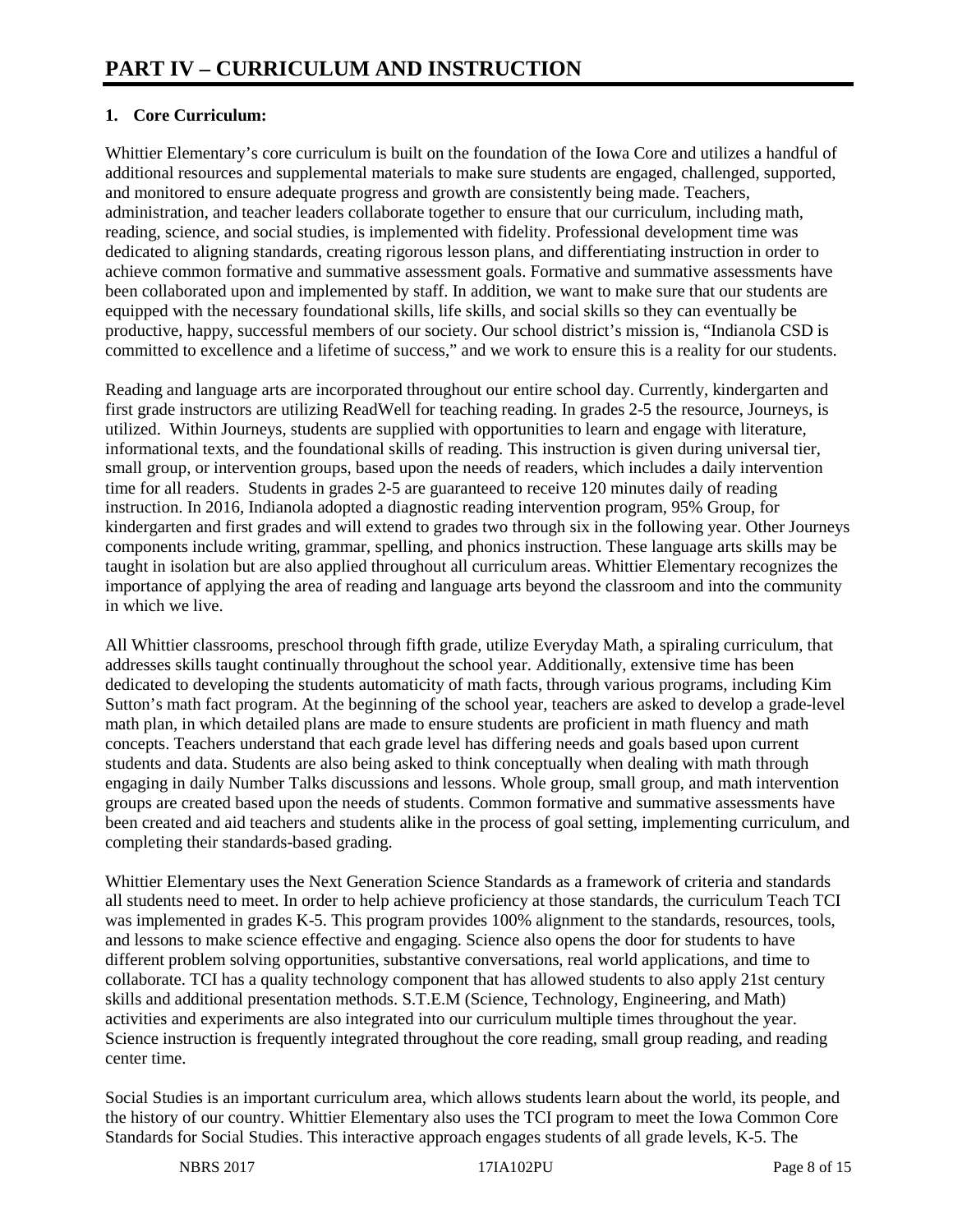curriculum is presented in a building block format in which one grade level's knowledge is based upon the previous year's. This allows for a strength in background knowledge, which leads to quality conversation and understanding. Similar to science, social studies is also integrated in other core areas and presents opportunities to use substantive conversations and technology to enhance learning experiences.

Additionally, students at Whittier Elementary are provided high-quality, opportunities to develop their awareness of civic learning throughout the school year. Students gain the knowledge, skills, and values that are important to becoming informed and engaged citizens in our democratic world. Examples of civic literacy opportunities include: holding mock elections, visiting the iCivics webpage for classwide activities, games, and discussions, taking field trips to governmental agencies or bringing in guest speakers to speak about various civic learning topics and opportunities, and engaging in substantive conversations about various political and other civic topics. At Whittier, we integrate these opportunities throughout all subject areas and truly believe that students' understanding and appreciation for civic learning not only have great advantages to our students, but also assist in the building of Whittier's outstanding school climate and culture.

Indianola's preschool hosts over 140 students. The program's goal is to provide a high quality early childhood education childhood program meeting each child's needs, including children with disabilities and those from diverse backgrounds. The program provides a rich learning environment that encourages children's natural curiosity and supports them to take risks that lead to new skill development. It is a setting where children feel cared for, safe, and respected. Indianola preschool promotes positive attitudes toward learning by engaging students in developmentally appropriate activities in math, literacy, science, social studies, art, and music.

The Purple and Gold program has been adopted and meets the Iowa Quality Preschool Program Standards, administered by the Iowa Department of Education. The early childhood program is licensed by the Department of Human Services. The Iowa Early Learning Standards, along with The Creative Curriculum Goals and Objectives, are used to guide expectations for the children and instructional practices.

We believe, at the conclusion of a child's preschool years, our youngest students will attain the school readiness skills that will allow them to be socially, emotionally, and academically prepared for kindergarten and the years beyond.

## **2. Other Curriculum Areas:**

At Whittier Elementary, we recognize that the impact of having a variety of other curriculum areas to support students. Currently all grades K-5 participate in physical education, art, and music for 30 minutes every three days. Once in a six-day cycle students receive a 30-minute guidance lesson. Grades 3-5 receive a 30 minute-lesson in library skills once in a six-day cycle as well. These times of the school day offer students opportunities that they may not be able to practice as much in the traditional classroom setting. At this time, Whittier Elementary does not offer foreign language instruction.

The visual arts at Whittier Elementary highlight skills in problem solving, creativity, confidence, nonverbal communication, accountability and collaboration. Students are responsible for getting supplies out and putting them away. They quickly learn that if this is not done right, it can affect the students in the next class. In art, students are expected to learn to communicate to the viewer without the use of words and are also expected to present and talk about projects to the class. Creations require thought, previous knowledge, and thinking about topics through different perspectives.

The counseling program at Whittier Elementary is designed to assist all students in developing their potential, socially, emotionally, and academically. We help our students learn and practice important skills so they can handle everyday problems of growing up. We provide classroom guidance, small group guidance groups, individual counseling, and consultation in order to meet the needs of students. All students are taught in the areas of empathy, emotion management, problem solving, safe and healthy choices, careers, bullying prevention, and personal safety. Our goal is for students to be Responsible, Respectful, and Safe.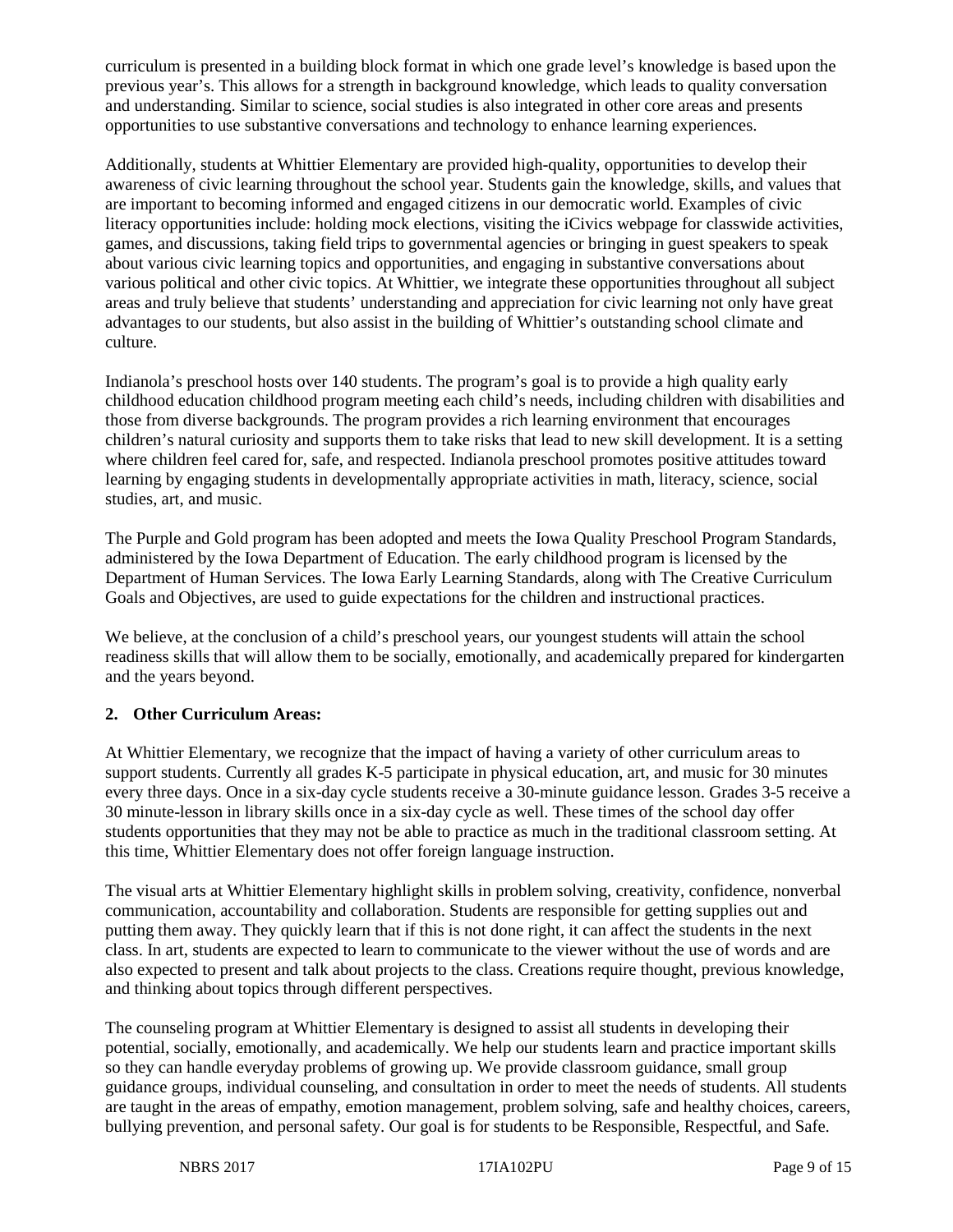The Whittier Music Department is committed to scaffolding the skills of our students, starting when they come in as kindergarteners through when they leave us as fifth graders. Our goal in the music classroom is to develop their skills and knowledge of both instrumental and vocal music while gaining an appreciation and hopefully for some, a passion for music. We work to meet our core standards in every age level, such as, "Students can read, write, and perform melodies with do, mi, sol, and la" in interesting and fun ways, and we strive to constantly find new and improved methods and ideas for teaching material.

Technology at Whittier Elementary is growing. It is important that the technology enhances learning and makes teaching more effective. As of now, iPads are utilized in all classrooms preK-5. Starting in the 2015- 2016 school year, the district provided laptop carts that teachers could check out. On these laptops, teachers are able to offer opportunities for research, application, and creation. Activities that enhance higher order thinking skills include different presentation methods, blogs, and research opportunities. During library skills class students, learn important skills on Internet safety and how to responsibly cite their sources.

Physical education is also offered to all students. At Whittier we understand and embrace the importance of exercise and nutrition for students. During P.E, students use their large motor skills, increase circulation, gain an understanding of many new sports and activities, and are provided an outlet from the classroom, while gaining a healthy lifestyle in our students. Students participate in different units that are appropriate for their physical development levels. In our experience, we have seen P.E. result in a boost in the confidence level of students that often carries over to the classroom. Also incorporated into P.E. class is health and nutrition. In the 2015- 2016 school year, the students at Whittier Elementary participated in Switch, an innovative physical education program undertaken in cooperation with Iowa State University. This program was taught in P.E, reinforced in the classroom, and then had home components as well. It focused on healthy eating and exercise. Collaboration, cooperation, and problem solving skills are all required and practiced during this time of a student's day.

Whittier Elementary also offers extra curricular activities for its 5th grade students. Band, Orchestra, and Choir are offered to students one hour a week. This is optional for students to enroll in, but 40 out of 54 fifth graders in the 2015-2016 school year participated in one of the three electives.

Whittier Elementary offers both elective and required non-core subjects. Students in all grades receive activities and expectations that are grade level and developmentally appropriate. These outlets in the areas of guidance, art, music, physical education, and library skills allow students to grow in areas socially, mentally, and even academically.

## **3. Instructional Methods, Interventions, and Assessments:**

The core curriculum is the foundation of all student learning, but it is our mission and goal to have all students succeed at high levels. The students at Whittier come from differing backgrounds and experiences, and retain information differently; therefore, we believe that differentiation is a key to success. At Whittier Elementary, all students are provided quality core and small group instruction, based upon the Gradual Release of Responsibility (GRR) framework. The GRR framework allows Whittier teachers to implement a variety of instructional methods and strategies. Teachers and students alike are aware of and strive to achieve district and state benchmarks and standards. These standards are accomplished by providing a variety of educational experiences, which are presented to our students in various ways including: explicit instruction, technology-based instruction, problem-based learning, and daily opportunities for quality core, small group, and intervention sessions. For students who have met or exceeded these standards, enrichment opportunities to further their learning is provided. These opportunities may include tiered levels of support and services from classroom teachers, Talented and Gifted teachers, grade-level acceleration, and/or independent or small group extension opportunities, focusing on developing critical thinking skills and problem solving. Some examples of extension opportunities include: creating Powerpoints, projects, reports, or creating higher-order questions that will later be used in substantive conversations.

Likewise, some students will need extra support in achieving their goals. This support comes in the form of small group instruction, one-on-one learning opportunities, and support from additional teachers, including special education teachers, Title 1 Reading, or reading support teachers. School-wide interventions are also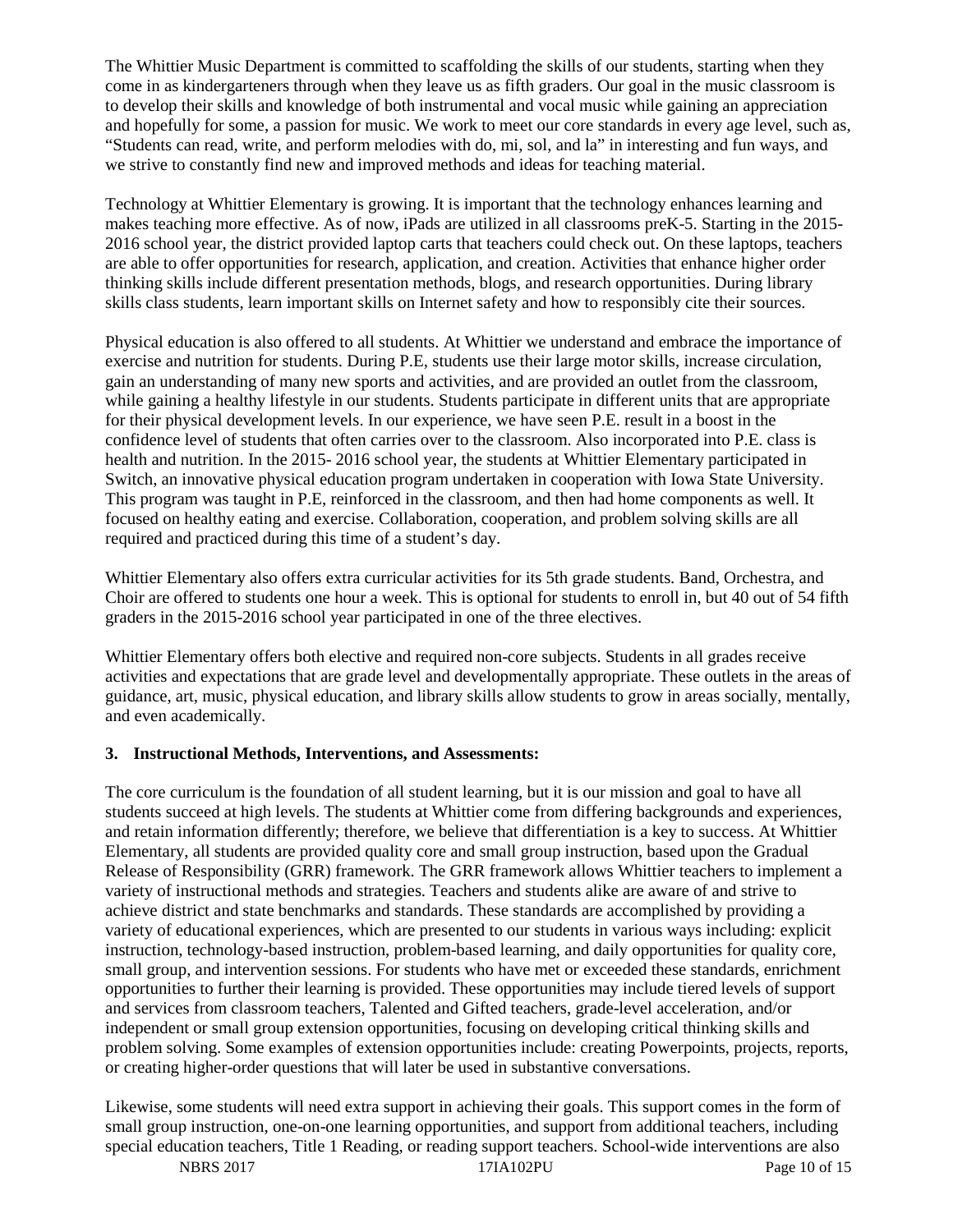provided for students that need additional practice and support in both reading and math. For example, every student receives thirty minutes of a reading intervention daily, which is based upon their needs, such as specific comprehension skills, phonemic awareness, vocabulary, and/or fluency. In math, math interviews are held with students in order to clearly define areas of strength, deficits, and beginning steps for creating a plan to close the achievement gap and accomplish goals for individual students. Math intervention groups, small group instruction, and one-on-one instructional opportunities are offered to students with discrepant skills.

Although Whittier Elementary is a high performing school, students, teachers, and administrators are not satisfied. We have many measures in place that ensure that our high levels of achievement continue for years to come. At Whittier, we have a results-oriented culture. Much time is spent focusing on our current reality and establishing and revisiting S.M.A.R.T. (specific, measurable, achievable, realistic, and timely) goals that align with state, district, and school goals. Teachers plan and implement lessons geared at accomplishing goals. Each teacher collects formative and summative data to determine student understanding and to make sound educational decisions. Much of this work is done during our weekly PLC sessions.

Teachers gather frequently to ensure that sound instructional decisions are being made in order to accomplish our goals. During these times, teachers use formative and summative assessments in order to plan and/or revise instruction. Examples of formative assessment include: response boards, exit slips, short quizzes, and dialogue with students; these assessments guide our teaching and give us a quick glimpse into student understanding. Summative assessments, including end of unit tests, projects, and reports are also important and provide teachers and students an overall picture of student understanding. One example of how Whittier teachers use assessment is partaking in Math and Reading Data Days. These are held three times a year, following students' fall, winter, and spring reading and math testing benchmark periods. These days are spent collaborating with our problem solving and grade level teams to make decisions, problem solve, and create action plans based on each grade level team's current reality. Area Education Agency content specialists contribute their expertise to Data Days, and the principal and instructional coach are active participants as well. In addition to Data Days, weekly PLC sessions, and grade level meetings, 95% Group Reading regrouping meetings are held to ensure that teachers are continually making decisions based upon current data and student need. During our regrouping meetings, teachers meet every twelve to fifteen days to examine reading intervention students' current data and realign students into flexible groups, where the reading and classroom teachers are best able to identify problem areas and create small reading groups to meet their needs.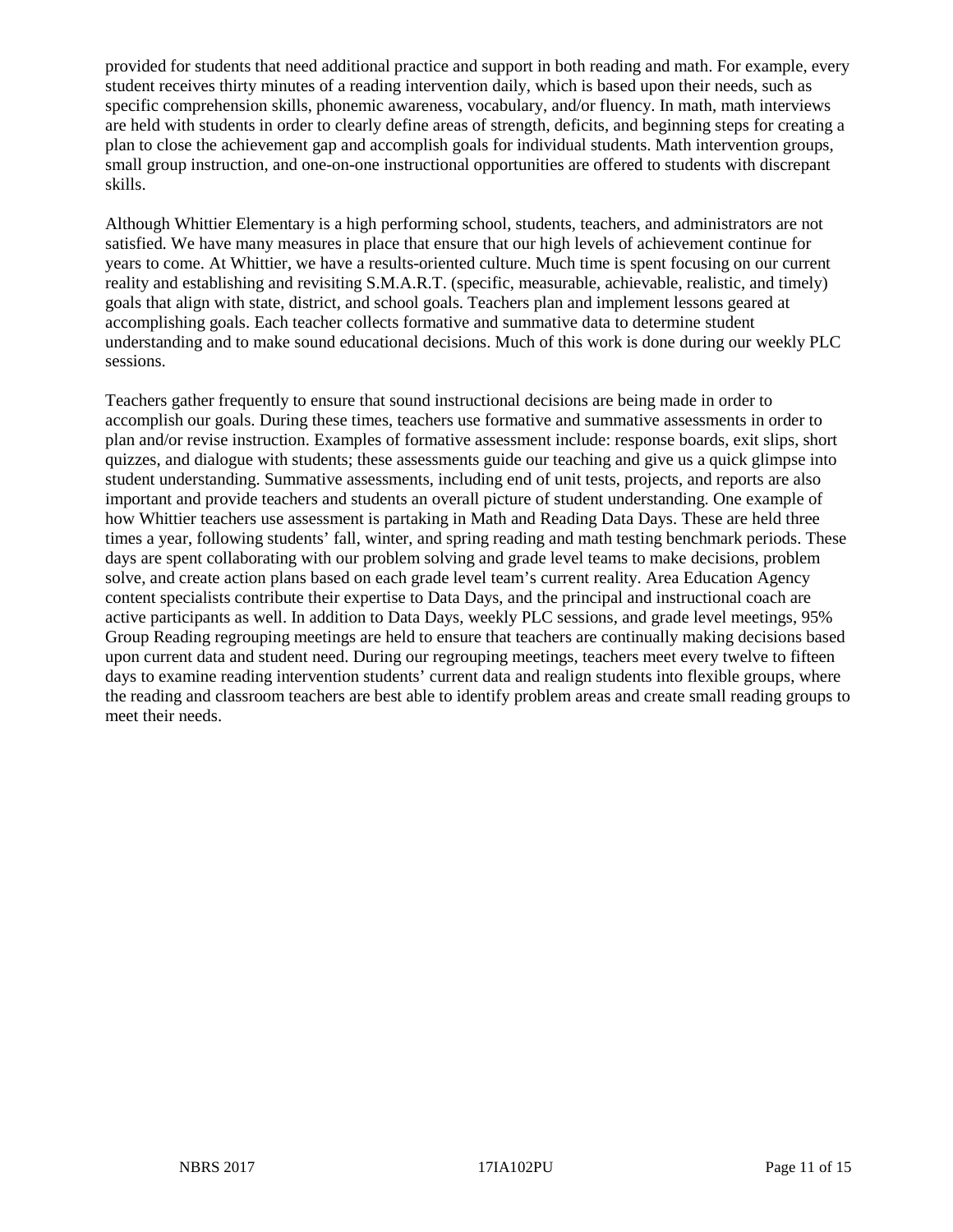## **1. School Climate/Culture:**

At Whittier Elementary, we are a community of teachers who are built on the foundations of collaborative teams that work together toward one common goal, student learning. At Whittier Elementary, we believe that the climate and culture of a school is a key component to success. Within the staff, there is an immense amount of positive energy, and a "can do" attitude that each person attains that has created a sense of enthusiasm and energy throughout our building. Teachers at Whittier fully embrace the growth mindset and work in an environment that encourages deep thinking and the exchange of ideas. We thrive on celebrating successes, while encouraging personal growth. Teachers are celebrated in many ways including: conversations, staff meeting recognition, Whittier "WOW" certificates, emails, and notes placed by peers on the "Staff Shout-Out" bulletin board.

The energy and enthusiasm that teachers at Whittier Elementary possess directly affects our learners. We support our students academically, socially, and emotionally. Academically, our students own their learning and are engaged because Whittier teachers don't teach AT them, rather, we learn with them. Whittier students are encouraged to take an active role in the learning process. For example, students frequently use dialogue and substantive conversation to share their knowledge, unique backgrounds, and opinions with their peers and teachers. At Whittier, students also engage in collaborative group work opportunities in all subject areas which enhances their skills academically, while also fostering 21st century skills,that are essential for success in today's classroom, and also in tomorrow's world.

At Whittier we strive not only for academic growth, but also for social and emotional growth. Teachers understand that each and every child has different skills, abilities, and backgrounds; these student differences are celebrated and embraced. All students are offered opportunities to grow socially and emotionally in various ways including: weekly whole class guidance classes, small group sessions for students sharing like issues, problems, or concerns (examples include: students with parents going through divorce, issues working with peers, behavioral problems, etc.), and individual mentoring or help sessions from the guidance counselor or on-site psychologist for more personal or confidential matters. We also embrace a building-wide approach to teaching appropriate behavior choices. Students are immersed in a climate that focuses on the three building blocks of the Positive Behavioral Intervention System (PBIS): Be Respectful, Be Responsible, Be Safe. Each month in guidance class, students are introduced to new skills and expectations that help them understand with how to deal with differing interactions, emotions, and feelings. Later, students meet for a PBIS assembly which celebrates the progress made by students who have excelled in these areas.

Whittier students also are also taught about the importance of setting goals in order to achieve high levels of success. Students set goals, create learning plans that include checkpoints along the way, and learn what to do when a goal has been achieved. Goals are used in many differing formats and contexts such as: math fact achievement, reading fluency rates, and individual and class goals for assessments such as the Iowa Assessments. Students and teachers alike take the opportunity to celebrate with students when goals have been accomplished, as well as when growth occurs throughout the journey.

# **2. Engaging Families and Community:**

Administration and teachers at Whittier Elementary believe that creating a partnership with families and our community is in the best interest of all. In fact, we believe that parental involvement in our students' education is critical to their academic success. Our community is very interested in the performance of our students, as well as in the daily occurrences at Whittier Elementary.

The teachers at Whittier believe that effective communication is essential for engaging families and our community. At Whittier, teachers communicate through newsletters, class websites, social media, behavior notifications, report cards, positive notes, phone calls, and more. Additionally, our school releases a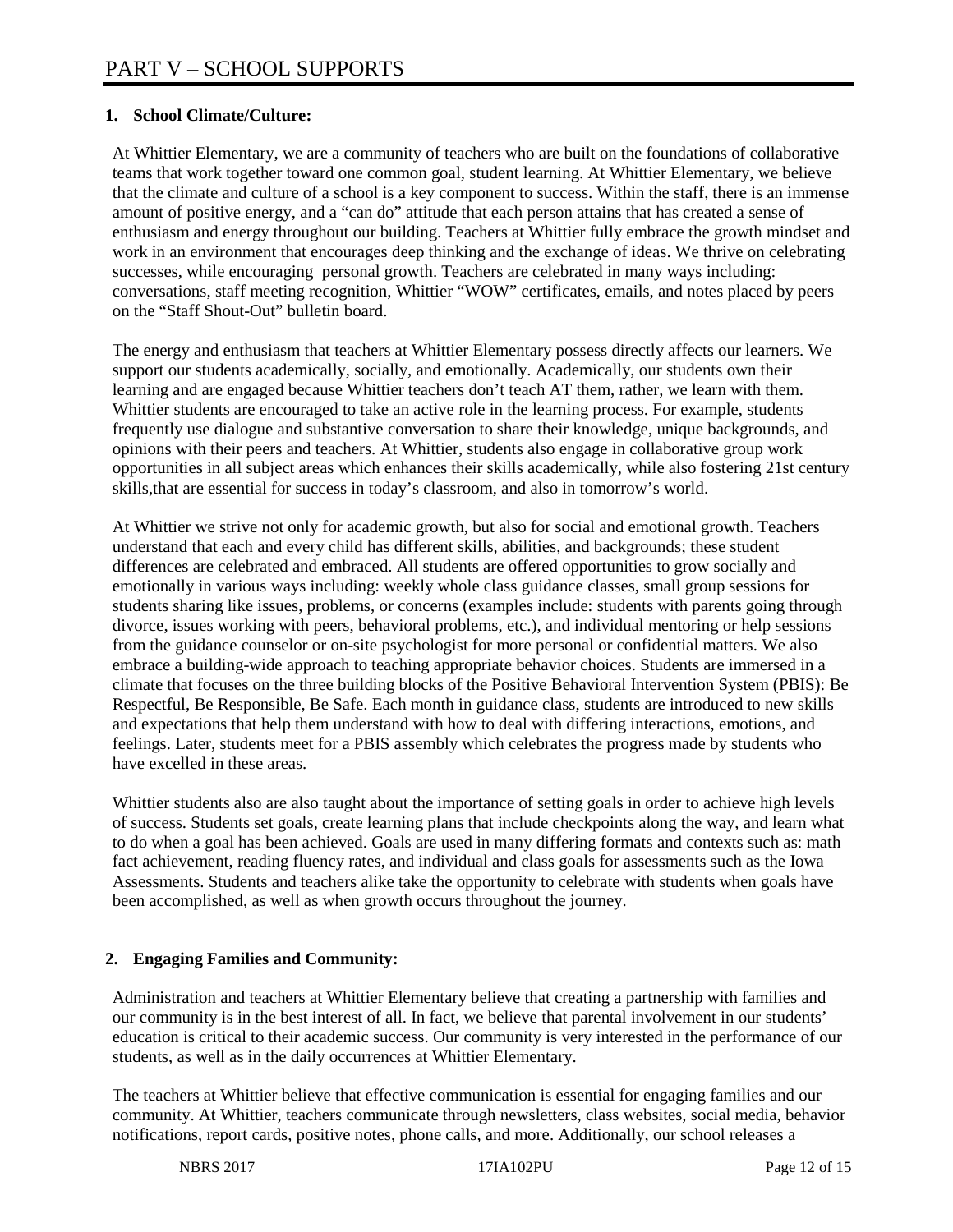newsletter to all families, keeping them abreast of the latest developments at our school. The principal at Whittier Elementary also uses social media, as well as our local newspaper, and television media to highlight events and happenings within our school. In addition, our district does an excellent job keeping the community informed of district-wide initiatives through mailings, emails, social media outlets, and community meetings and forums.

As teachers, we try to reach out to families before our students walk through the door to begin a new school year, for we believe that developing positive relationships from the start is essential. Teachers accomplish this task in many ways, including: letters to families and students, home visits, and/or phone calls, In addition, an Open House is held prior to the first day of school, which allows students to become familiar with their new environment, meet their teacher, and allows the parents and the teacher to begin building a relationship.

Whittier Elementary boasts of an active Parent Teacher Organization (PTO) which works to provide opportunities for teachers and families to come together. The PTO hosts monthly meetings, as well as quarterly family events, such as family movie nights, talent shows, open house ice cream socials, and Meals for the Heartland events. This organization also works to support our building and teachers by planning Teacher Appreciation luncheons and events, assisting with Track and Field day, supply students with nutritional snacks during Iowa Assessment week, and financially supports teachers with supplemental supplies needed in the classrooms. Our Parent Teacher Organization holds many fundraisers throughout the year in order to fund these special days and causes.

Whittier Elementary also supports several outreach programs that directly support our town, state, and beyond. These programs include the HOPE Foundation, United Way, Everybody Wins Iowa, Orchard Place on-site therapist availability, and ISmile dental screenings for Kindergarten are examples of these programs. Teachers allocate their financial support, as well as their time to many of these organizations.

### **3. Professional Development:**

At Whittier Elementary, teachers and students alike embrace Indianola's mission statement, "...committed to excellence and achieving a lifetime of success." Teachers embody a growth mindset and are continually striving to improve in professional practice and pedagogy. We are guided by a Three-year Quality Instruction Professional Development Plan, which was collaboratively created by Whittier's administrators, coaches, and the Building Leadership Team. This plan guides our professional development focuses, including state, district, and building needs. We offer in-depth monitoring of data and climate in various forms that guide our professional development, including: Math and Reading Data Days, the focus on quality teaching through the blending of the Gradual Release of Responsibility framework (GRR) and Authentic Intellectual Work (AIW), walk-through data collection by administrators, peer observation by teachers, completion of PLC logs, and the direction of the findings from Instructional Rounds.

Professional development opportunities are planned and facilitated by a combination of teacher leadership, guest speakers, AEA representation, and various other forms of instruction, based upon Whittier's determined need. All sessions require teachers to be actively engaged, and swiftly implement new learning into practice. For example, teachers are currently implementing new learning about collaborative group work and substantive conversations into detailed lesson plans regularly throughout the school year. Teachers then video record their teaching and self-reflect on what they see, including what went well and areas needing improvement. Following their self-reflection, teachers collaborate with peers sharing their lesson plans, video recordings, and examples of student work.These reflective peer sessions have provided outstanding learning opportunities for all teachers at Whittier Elementary.

Currently, Whittier's professional development is centered around the blending of AIW (Authentic Intellectual Work) and the Gradual Release of Responsibility model (GRR) to create a quality teaching and learning environment. Specifically, Whittier has centered on the Focused Instruction component of GRR and is now currently researching and implementing the Collaborative Group Work phase and implementing substantive conversations into their teaching.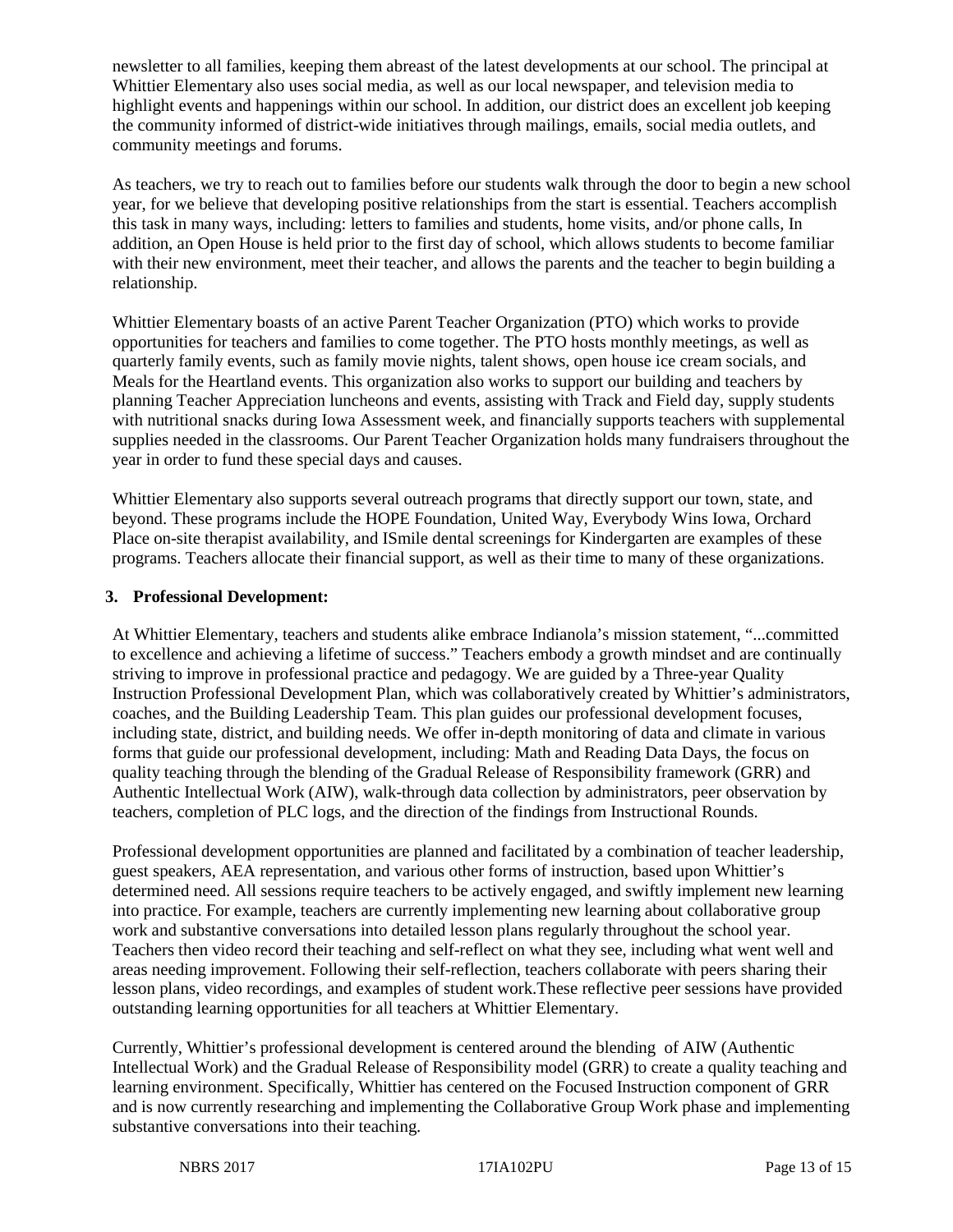Additional professional development has been provided to address specific curricular and/or grade level needs. For example, Number Talks, have been incorporated preschool through fifth grade as a result of data showing a need for more conceptual number sense throughout all grade levels. Science and Social Studies professional development has been given as a result of the adoption TCI, a new curriculum. In addition, differentiated small group professional development opportunities are offered to teachers wanting support and resources in specific areas, such as incorporating Whole Brain teaching within our classrooms.

At Whittier we have proudly accepted the PLC mission and work to embrace a PLC culture within our school. Whittier has a PLC Committee that meets monthly and shares readings, videos, and emails with staff regarding professional development, and initiates PLC challenges to staff members, stressing the goal, "At Whittier we are going from good to great!"

Professional development opportunities do not end with the teaching staff; rather, administrative teams from across the district and district-wide coaching teams meet weekly to address the needs of their building, staff, and students. Administrative and coaching teams complete book studies, examine data, and continue to collaborate and learn as leaders of their school. These teams also meet jointly once a month to continue to grow together as a leadership team.

### **4. School Leadership:**

We believe that no one person can be solely responsible for achieving high levels of learning for our students. Rather, we are a team in which teachers work no in isolation, but in a collaborative culture working toward the ultimate goal of improved learning for teachers as well as students. At Whittier we trust one another and have complete confidence in all teachers and administrators alike.